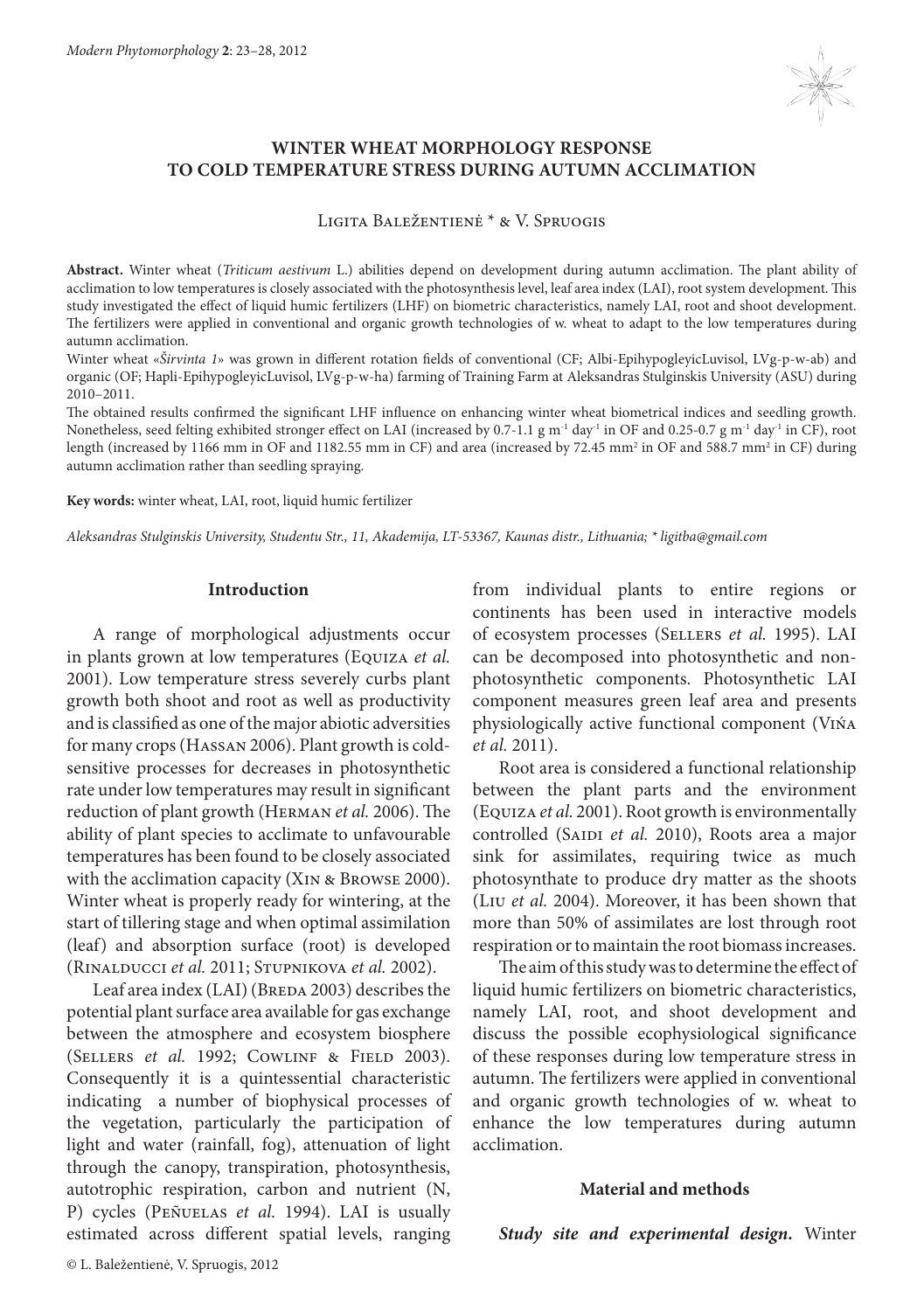

**Fig. 1.** LAI of winter wheat seedlings at tillering stage before (A) and after (B) LHF spraying (mean ± SE, *p* < 0.05).

wheat (*Triticum aestivum* L.) cv. «*Širvinta 1*» was grown in different rotation fields of conventional (CF, Albi-EpihypogleyicLuvisol, LVg-p-w-ab, 54°52'21»N23°51'40» E) and organic (OF, Hapli-EpihypogleyicLuvisol, LVg-p-w-ha, 54°52'28»N23°51'52»E) farming of Training Farm at Aleksandras Stulginskis University (ASU) during 2010–2011. Soil type was classified in accordance with FAO/UNESCO (1997).

Winter wheat was sown on 07–21 September at the rate of 200 kg ha $^{-1}$  in accordance with autumn climatic conditions, namely soil humidity. Liquid humic fertilizer (LHF), 1 l ha<sup>-1</sup> was applied in different ways in organic field (OF): 1) control (blank), 2) seed felt (flt) with LHF, 3) seed felt and sprayed (flt + spr) with LHF, 4) sprayed with LHF. LHF application in conventional field (CF) was carried out as fallows: 1) control (blank), 2) seed felt with LHF. All treatments were performed in 4 replications. LHF presents aqueous solution of 11 humic acid (humic and fulvis acids) based fertilizer with microelements (Fe, Zn, Mg, Mn, Mo, Co, B). Fertilizer (operation solution 200 l ha-1) was once sprayed after a month after w. wheat sowing. Pre-sowing treatment of  $10 \,$ l t<sup>-1</sup> LHF aqueous solution (1:1) was applied for seed felting.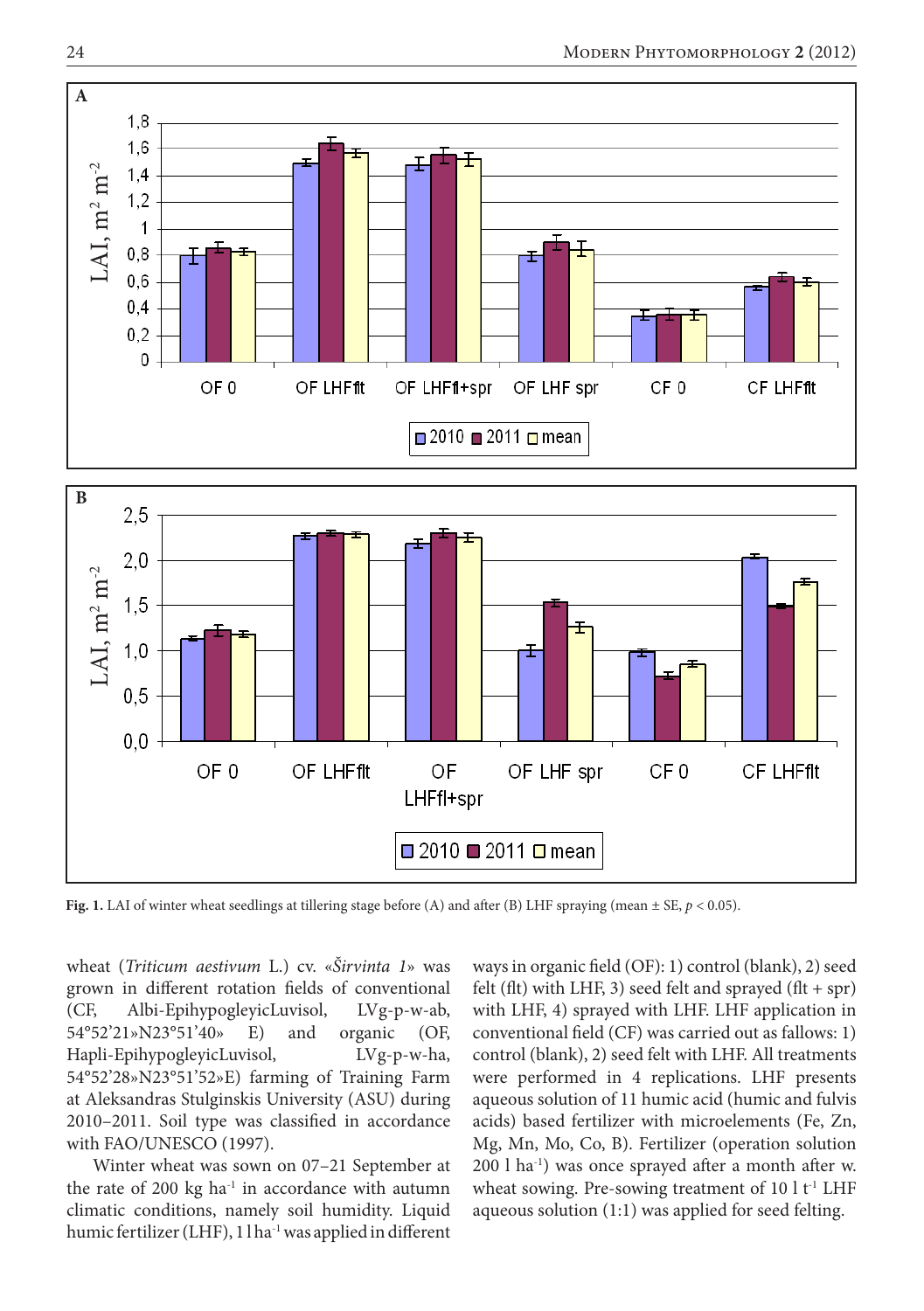

**Fig. 2.** LHF impact on root area (mean  $\pm$  SE,  $p$  < 0.05).

*Plant samplingand bioassessment.* Biometric assessments were carried out at the Analytic laboratory of the Research Station of ASU. Crop biometric parameters were assessed from 0.036 m2 samples in 4 replications at w. wheat tillering stage in two terms with 2 weeks gap between them. Measurements have been acquired at the end of vegetation season from the beginning of October after seedlings started tillering stage (21-25 BBCH scale; Meier 2001). Crop density was expressed via calculation of shoot number per plot unit (no.  $m^{-2}$ ). Height (cm), biomass (g  $m^{-2}$ ), and root system development were represented by indices of seedlings growth intensity. Finally, A3 light box was employed to scan the seedlings and Win DIAS programme was consequently applied to obtain seedling leaf area  $(cm<sup>2</sup>)$ , root total plot  $(mm<sup>2</sup>)$ , mean diameter (mm) and total length (mm). Green leaf area was used for calculation of leaf area index – LAI  $(m<sup>2</sup> m<sup>-2</sup>)$  (Breda 2003).

#### **Results and discussion**

Results of this study showed, that the application of liquid humic fertilizer contributed to enhancing of growth and physiological indices during w. wheat autumn acclimation in both organic and conventional farming. Noticeably, the assessed biometrical indices were higher in OF than in CF possibly due to different fertilizer background application and delayed sowing term for 2 weeks due to high soil humidity of CF.

After germination mean LAI of w. wheat seedlings varied significantly and ranged between 0.35 (CF 0) and  $1.57 \text{ m}^2 \text{ m}^2$  (OF LHF flt) in different treatments (Fig. 1 A). This green leaf area index characterizes carbon assimilation and organic material synthesis in plants (Vińa *et al.* 2011). Seed felting with LHF caused LAI increase by 0.74 and 0.25  $\mathrm{m}^2 \mathrm{m}^2$  in OF and CF, respectively, as compared to control or only LHF spraying. Consequently, LHF felt contributed to formation of seedlings with higher LAI which is essential in plant organics synthesis and guarantees growth process supplementation with proper constitutional materials in low temperatures stress during autumn acclimation. These issues of LHF impact on acclimation correspond with the results obtained when applying nitrogen fertilizers (Bahrman *et al.* 2004; Houlès *et al.* 2007).

Two weeks later and after LHF spray photosynthetically functional LAI geminated and approached between  $1.2$ -2.3 m<sup>2</sup> m<sup>-2</sup> in OF and  $0.8$ -1.5 m<sup>2</sup> m<sup>-2</sup> in CF (Fig. 1 B). Notwithstanding, LHF spray applied in OF had not enhanced LAI, possibly due to low temperatures and short vegetation period during autumn acclimation.

We observed, that root mean area ranged between  $4900.4$  mm<sup>2</sup> (OF LHF flt + spr) and 3787.5 mm2 (CF 0). Due to later sowing term lower values of root area and diameter (Fig. 2) were observed in CF than in OF. Across the two seasons, LHF application resulted in significant increase in root mean area only in CF LHF flt (4376.2 mm<sup>2</sup>) if compared to control. In accordance with Kosová *et*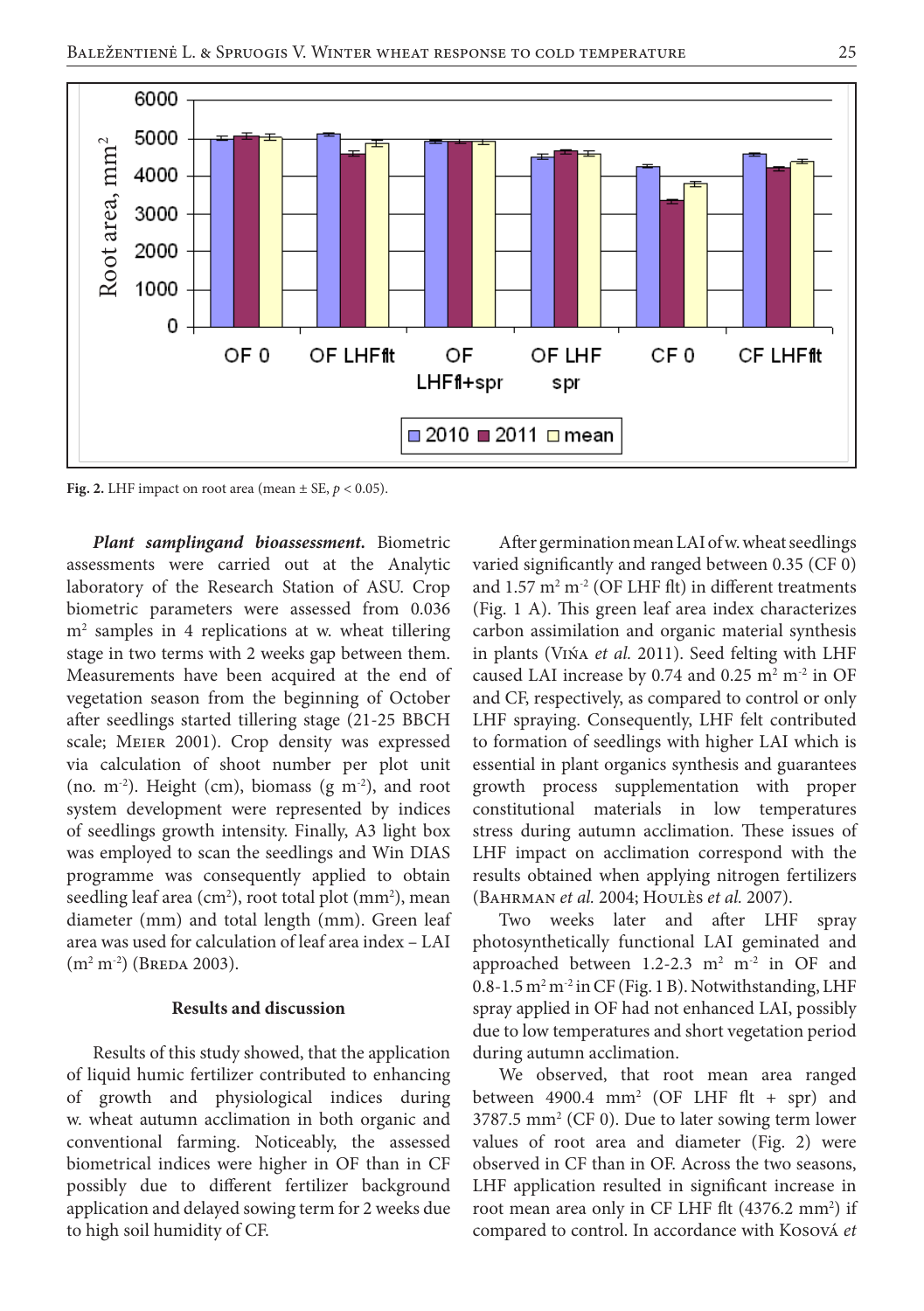

□ 2010 ■ 2011 □ mean

**Fig. 3.** LHF impact on root diameter (A) and root total length (B) (mean  $\pm$  SE,  $p$  < 0.05).

*al.* (2011) reference that sufficient root area increase wheat cold tolerance, consequently applied LHF flt contributes adaptation of wheat seedlings to autumn low temperature stress. Root area was lower in 2011 than in 2010 possibly due to lower precipitation rate.

The minimal LHF effect scale was observed on root diameter (Fig. 3 A). Variation in root mean diameter was insignificant across OF (0.74-0.75 mm) or CF treatments (0.68-0.69 mm). As referred by Liu *et al.* (2004), vegetative organs usually act as a temporary sink for nutritional materials storage. Moreover, this process is greatly altered by fertilizers (N) level. Nonetheless, the application of LHF has

not enhanced root diameter and thus prospective temporary sink of seedling organic materials. Moreover, it is due to Jackson *et al.* (1997) that LHF encourages fine root (<2 mm in diameter) formation for water and nutrient uptake by plants, and thus fostering seedlings acclimation.

Root length ranged between 4926.15-4904.65 in OF 0-LHF spr and  $6118.75$  in CF LHF flt + spr (Fig. 3 B). The higher LHF impact on root length was observed in CF if compared to that in OF, and thus enhanced better seedlings capacity for water uptake (Equiza *et al.* 2001). Total root length was equated 6207.6 mm in CF LHF flt treatment. Summarizing,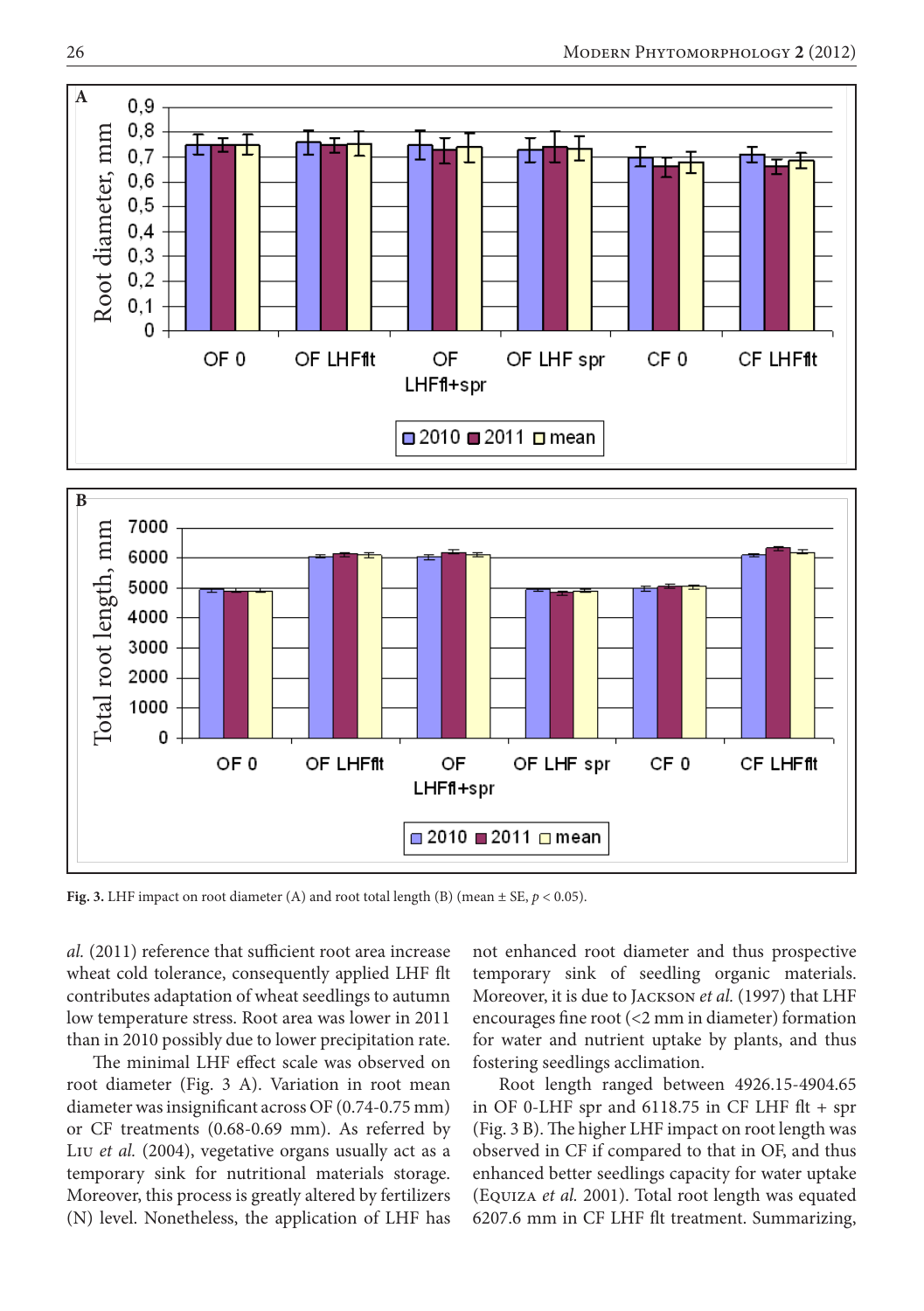LHF efficiently stimulate wheat root growth and formation of the optimal seedling root system during autumn period. As root growth is environmentally controlled (SAIDI et al. 2010), LHF flt application contributes to appropriate management techniques inducing balance between root water uptake and leaf transpiration (Jackson *et al.* 1997). Consequently, formation of optimal root system guarantees satisfactorily seedlings autumn acclimation (Raven *et al.* 2005).

Given the root systems of crop plants may be unnecessarily large; however their optimal rate may result in more photosynthates being available for shoots and higher grain production (Liu *et al.* 2004; Streck *et al.* 2003). As for the discussed case, the observed normal root length values suggest LHF flt could be considered as an appropriate measure to growth stimulation of seedlings root system. As referred SAIDI et al. (2010), developed root system improves seedlings capacity for water uptake, enhances their resistance to heaving during frosts and thus better adaptation to low-temperature stress.

#### **Conclusion**

This study demonstrated positive impact of LHF on biometric characteristics, namely LAI and root development in different farming background during cold acclimation. Nonetheless, LHF application technique: seed felting or spraying has different stimulation affect during cold acclimation. Seed felting exhibited stronger effect on LAI (increase by 0.7-1.1 g  $m^{-1}$  day<sup>-1</sup> in OF and 0.25-0.7  $g m^{-1}$  day<sup>-1</sup> in CF), *Chl a* (increased by 2.35 mg  $g^{-1}$ in Of and  $1.01$  mg  $g^{-1}$  in CF) and carotenes content (increased by 0.36 mg  $g^{-1}$  in OF and 0.54 mg  $g^{-1}$  in CF), root length (increased by 1166 mm in OF and 1182.55 in CF) and area (increased by 72.45 mm2 in OF and 588.7 in CF) during autumn acclimation than seedling spraying did. Consequently, winter wheat seed felting with LHF could be considered as an appropriate measure leading to LAI, and root development stimulation, and thus increasing resistance to low temperature stress.

## **References**

- BAHRMAN N., LE GOUIS J., NEGRONI L. et al. 2004. Differential protein expression assessed by two-dimensional gel electrophoresis for two wheat varieties grown at four nitrogen levels. *Prot.* **4**: 709–719.
- BREDA N.J.J. 2003. Ground-based measurements of leaf area index: A review of methods, instruments and current

controversies. *J. Exp. Bot.* **54**: 2403–2417.

- **Cowlinf S.A. & Field C.B. 2003.** Environmental control of leaf area production: Implications for vegetation and landsurface modeling. *Global.Biogeochem. Cy.* **17** (1): 1–14.
- **Equiza M.A., Miravé J.P., Tognetti J.A. 2001.** Morphological, anatomical and physiological responses related to differential shoot vs. root growth inhibition at low temperature in spring and winter wheat. *Ann. Bot.* **87**: 67–76.
- **FAO/UNESCO 1997.** Soil map of the world revised legend with corrections and updates. Techn. Paper **20**: 1–140. ISRIC, Wageningen.
- **Hassan I.A. 2006.** Effects of water stress and high temperature on gas exchange and chlorophyll fluorescence in *Triticum aestivum* L. *Photosynth.* **44**: 312–315
- **Herman E.M., Rotter K., Premakumar R.** *et al.* **2006.** Additional freeze hardiness in wheat acquired by exposure to −3°C is associated with extensive physiological, morphological, and molecular changes. *J. Exp. Bot.* **57**: 3601–3618.
- **Houlès V., Guérif M., Mary B. 2007.** Elaboration of a nitrogen nutrition indicator for winter wheat based on leaf area index and chlorophyll content for making nitrogen recommendations. *Eur. J. Agron.* **27**: 1–11.
- **Jackson R.B., Mooney H.A., Schulze E.–D. 1997.** A global budget for fine root biomass, surface area, and nutrient contents. *Proc. Nat. Acad. Sci. USA, Ecol.* **94**: 7362–7366.
- **Kosová K.P. Vítámvás I. Prášil T. 2011.** Expression of dehydrins in wheat and barley under different temperatures. *Plant Sc.* **180**: 46–52.
- **Liu H.S., Li F.M., Xu H. 2004.** Carbon consumption of roots and its relationship to yield formation in spring wheat as affected by soil moisture. *Acta Phytoec. Sin.* **28**: 191–197.
- **Meier U. (ed.). 2001.**Growth stages of mono-and dicotyledonous plants. BBCH Monograph. IGZ, Erfurt.
- **Peñuelas J., Gamon J.A., Fredeen A.L.** *et al.* **1994.**  Reflectance indices associated with physiological changes in nitrogen- and water-limited sunflower leaves. *Rem. Sens. Envir.* **48**: 135–146.
- **Raven P.H., Evert R.F., Eichhorn S.E. 2005.** Photosynthesis, light and life. In: Raven P.H., Evert R.F., Eichhorn S.E. Biology of plants. 7<sup>th</sup> ed.: 119-127. W.H. Freeman and Company, New York.
- **Rinalducci S., Egidi M.G., Mahfoozi S.** *et al.* **2011.**  The influence of temperature on plant development in a vernalization-requiring winter wheat: A 2-DE based proteomic investigation. *J. Prot.* **74**: 643–659.
- SAIDI A., OOKAWA T., HIRASAWA T. 2010. Responses of root growth to moderate soil water deficit in wheat seedlings. *Plant Prod. Sc.* **13**: 261–268.
- **Sellers P.J., Berry J.A., Collatz G.J.** *et al.* **1992.** Canopy reflectance, photosynthesis, and transpiration. III. A reanalysis using improved leaf models and a new canopy integration scheme. *Rem. Sens. Envir.* **42**: 187–216.
- **Sellers P.J., Meeson B.W., Hall F.G.** *et al.* **1995.** Remote sensing of the land surface for studies of global change: Models – algorithms – experiments. *Rem. Sens. Envir.* **51**: 3–26.
- **Streck N.A., Weiss A., Baenziger P.S. 2003.** A generalized vernalization response function for winter wheat. *Agr. J.*  **95**: 155–159.
- **Stupnikova I.V., Borovskii G.B., Dorofeev N.V.** *et al.* **2002.** Accumulation and disappearance of dehydrins and sugars